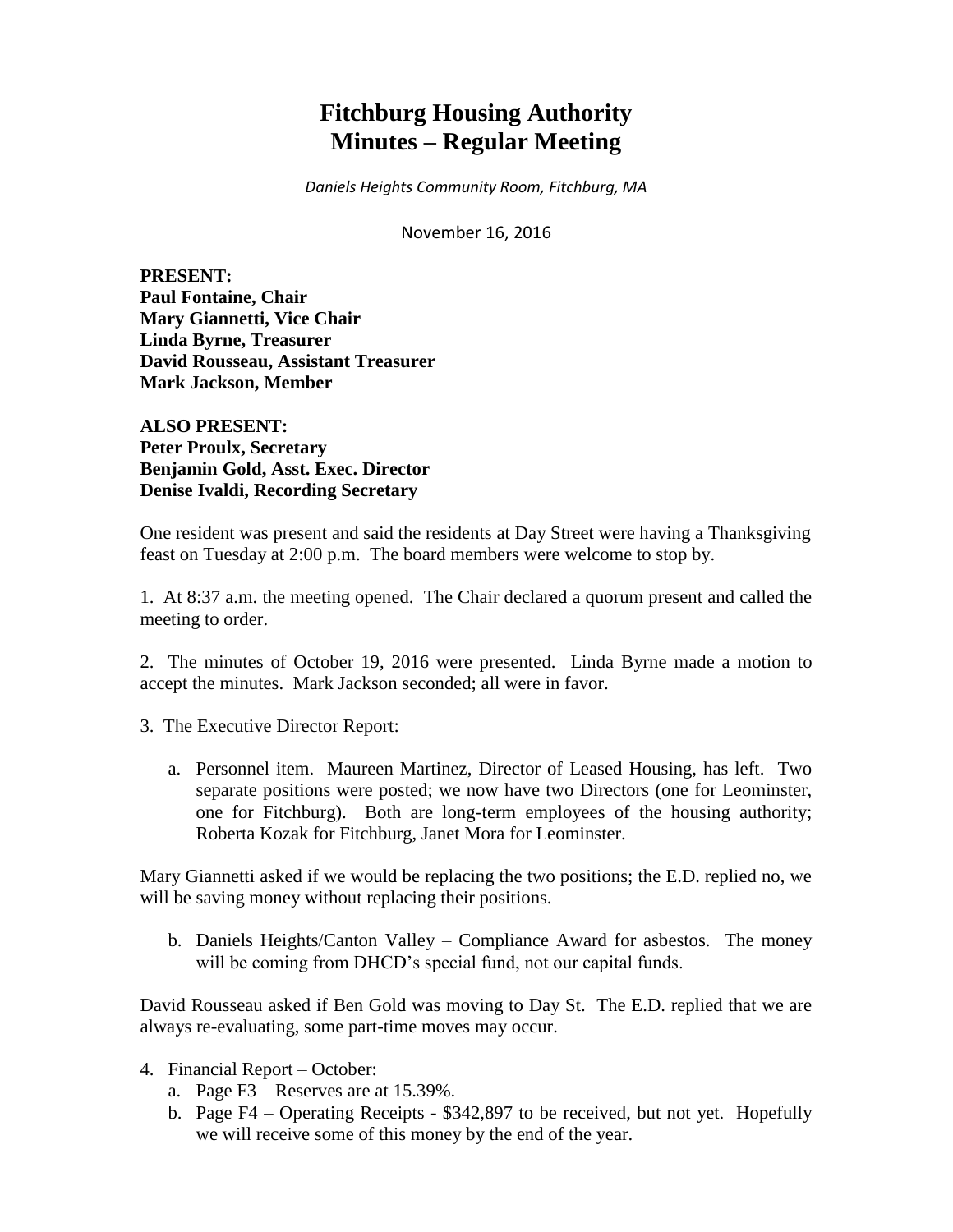- c. Total Utilities saved \$202,000 (due to a mild winter).
- d. Total Operating \$276,000 to the good.
- e. New FHA Housing Clerk Help Cathy and Janel with filing, etc.

The Chair asked about the Operating Subsidy earned/received, over/under (Page F4, box). The E.D. explained the numbers to the board.

Mary Giannetti made a motion to accept the October financial statement. David Rousseau seconded; all were in favor.

- 5. Modernization Report:
	- a. We still have funds for the locks/cameras. We are waiting for a Fish # for the cameras at Wallace/Durkin; then out to bid. Locks – we are waiting on this as we have already gone out to bid three times.
	- b. Community Room at Day St. The room will be closed during the day, we will work with the resident programs in place. David Rousseau asked if he could have copy of the plans.
	- c. Daniels Heights Siding, Decks and Railings should be completed by November  $30<sup>th</sup>$ .
	- d. Green Acres vacant unit turnover (24 units) Remove layers on walls, new sheet rock, then to DHCD architect. The Chair asked if mold mediation would be included and if there was a waitlist to fill the units. The E.D. replied yes to both.
	- e. Daniels Heights Ramp All bids received were over \$25,000.
	- f. Wallace Towers Door Openers contract to be completed this month or December.
	- g. Wallace Towers Concrete/Brick Out to bid next week. Weather permitting will start work now or in the spring. Mary Giannetti asked if this project was being managed by the RCAT. The E.D. replied they only manage projects under \$50,000.
- 6. State-Aided Housing Report:
	- a. 84 new standard applications received; 24 elderly/young disabled and 60 family.
	- b. Briefings were held.
	- c. There were five lease-ups in October.
	- d. Four new vacancies; 98.64% occupied the end of October.
	- e. Work Orders 79% completed within 24 hours.

The Chair asked about the appeal hearings. All applicants under the age of 60 who are denied, have the opportunity to come in and meet with the Executive Director. If they don't appeal, they are removed from the waiting list. The E.D. went over the process and plans to revamp the process. There was some discussion on the process, 21 days allowed for overnight visitors, etc.

David Rousseau asked if the Office of Elder Affairs was coming out. The E.D. noted that Mass Housing/Security Specialist is coming out next Tuesday to walk the Day St. neighborhood; Cornerstone was invited to come. A meeting will be set up will all local representatives for all four housing authorities. Mr. Rousseau asked if board members were allowed on the walk. The E.D. replied no as DHCD was organizing this. The Chair added that if there was anything the board could be involved in, send them a notice.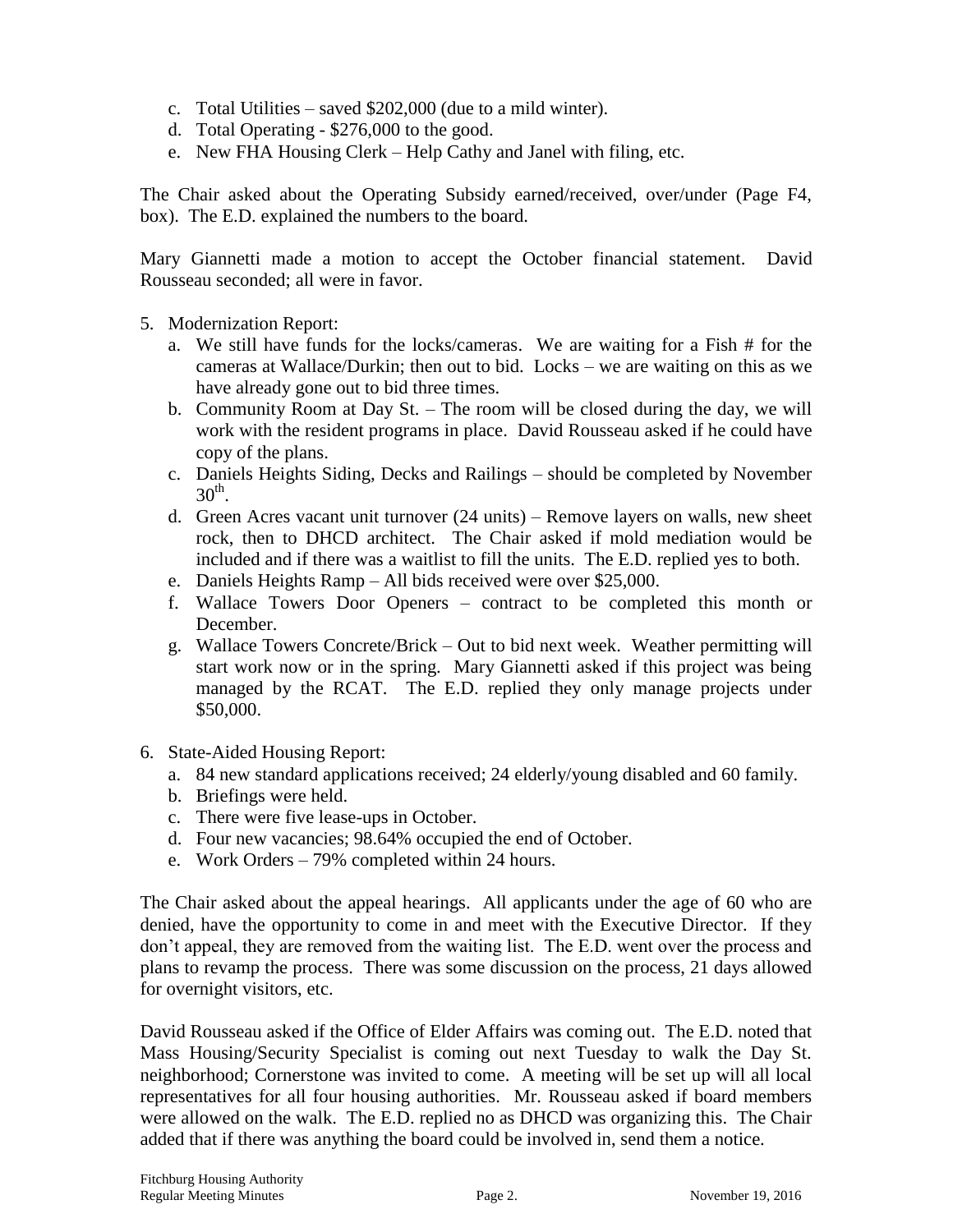- 7. Section 8 Housing Choice Voucher Report:
	- a. 98% leased.
	- b. Roberta Kozak is the Director for Fitchburg now.
- 8. Old Business: None
- 9. New Business: The following resolutions were presented:

## RESOLUTION ADOPTING DHCD INCOME LIMITS FOR ADMISSION AND FMRs FOR CONTINUED OCCUPANCY

## Resolution 2016-11-01

- Whereas: The Department of Housing and Community Development (DHCD) has revised the Income Limits for admission to stateaided public housing and for participation in the AHVP, as well as FMRs for Continued Occupancy, which are effective August 1, 2016 and,
- Whereas: The Fitchburg Housing Authority has been advised by DHCD, that the Revised Income Limits and FMRs should be adopted and,
- Whereas: The Authority is currently administering the Conventional Housing program and participating in the AHVP.

### NOW THEREFORE BE IT RESOLVED,

That the Fitchburg Housing Authority adopt the Revised Income Limits and FMRs by household size specific for all sizes effective August 1, 2016.

- RESOLVED, Motion made by Linda Byrne to accept the Revised Income Limits for admission and FMRs for Continued Occupancy.
- SECONDED, Mark Jackson seconded the motion, and the motion was passed by a unanimous vote.

## RESOLUTION FOR EXECUTION OF DHCD REQUIRED 2015 FISCAL YEAR-END SCHEDULE OF TOP FIVE (5) POSITIONS CERTIFICATION (REVISED FORMAT)

Resolution 2016-11-02

Whereas: The Fitchburg Housing Authority has the need to be in compliance with DHCD's year-end Schedule of the Top Five (5) Positions certification.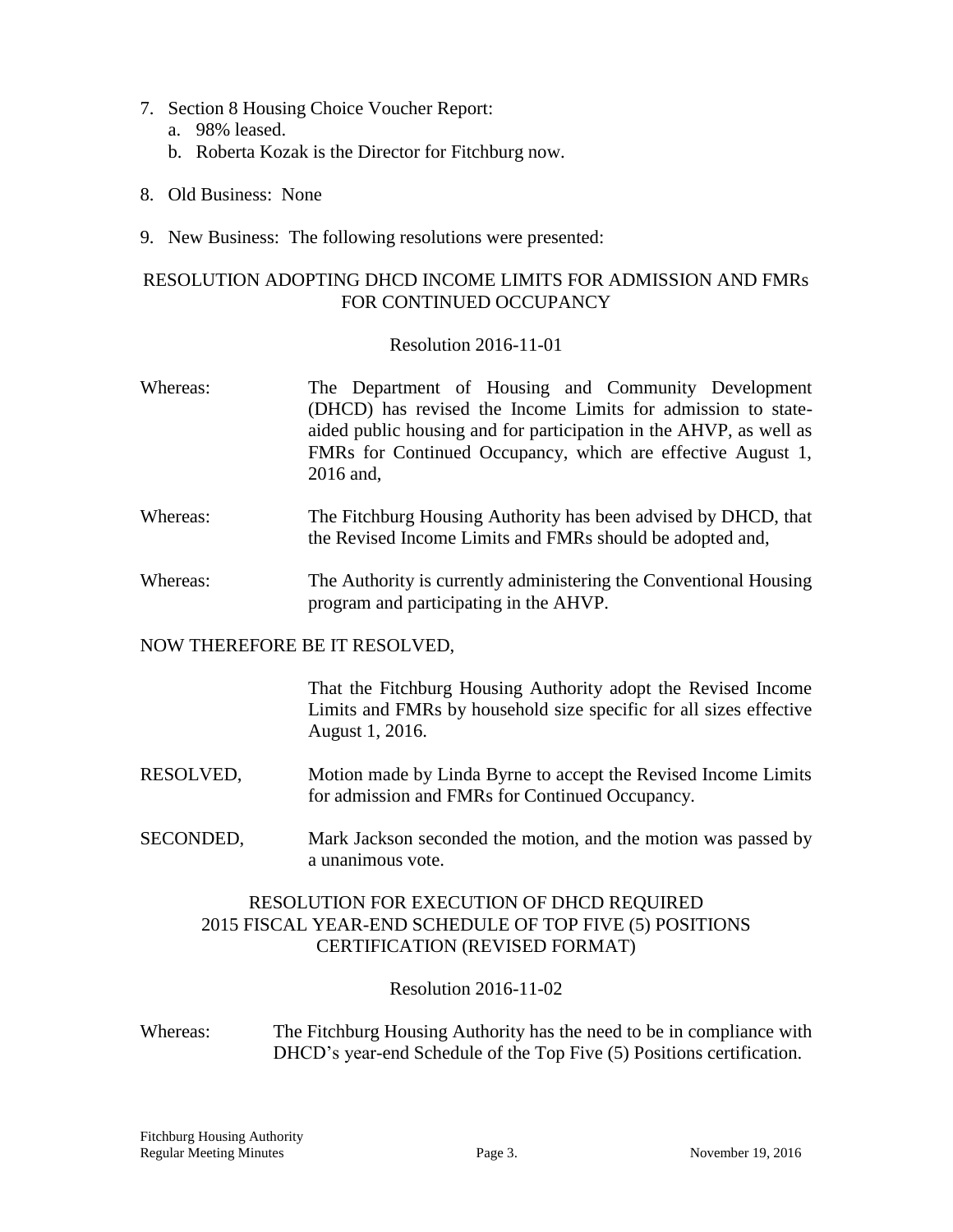### NOW THEREFORE BE IT RESOLVED,

That members of the Fitchburg Housing Authority Board of Commissioners hereby approve the 2015 fiscal year-end Schedule of the Top Five (5) Positions and authorize all Board Members to execute the certification.

- RESOLVED, Motion made by Mary Giannetti to certify and execute the 2015 fiscal year-end Schedule of the Top Five (5) Positions in compliance with the DHCD requirement.
- SECONDED, David Rousseau seconded the motion, and the motion was passed by a unanimous vote.

## RESOLUTION AUTHORIZING THE ACCEPTANCE OF THE LOWEST BID FOR FIRE ALARM TESTING AND REPAIRS

### Resolution 2016-11-03

- WHEREAS: The Fitchburg Housing Authority has advertised for quotes for fire alarm testing and repairs, and
- WHEREAS: The quotes were due on Wednesday, October 26, 2016 and two firms responded to our solicitation *(see attached).*

NOW THEREFORE BE IT RESOLVED,

That the Fitchburg Housing Authority Board of Directors approve the eligible and responsible bid from B.E.F. Enterprises, Inc. for a three  $(3)$  year contract in the amount not to exceed  $$22,830.00$  and authorize the Chair, or their designee, to sign said contract and/or any other documents necessary.

- RESOLVED, Motion made by Linda Byrne to award a three (3) year contract for fire alarm testing and repairs in the amount not to exceed \$22,830.00 to B.E.F. Enterprises, Inc. and to authorize the signing of the contract, and/or any other documents necessary, by the Chair, or their designee.
- SECONDED, Mark Jackson seconded the motion, and the motion was passed by a unanimous vote.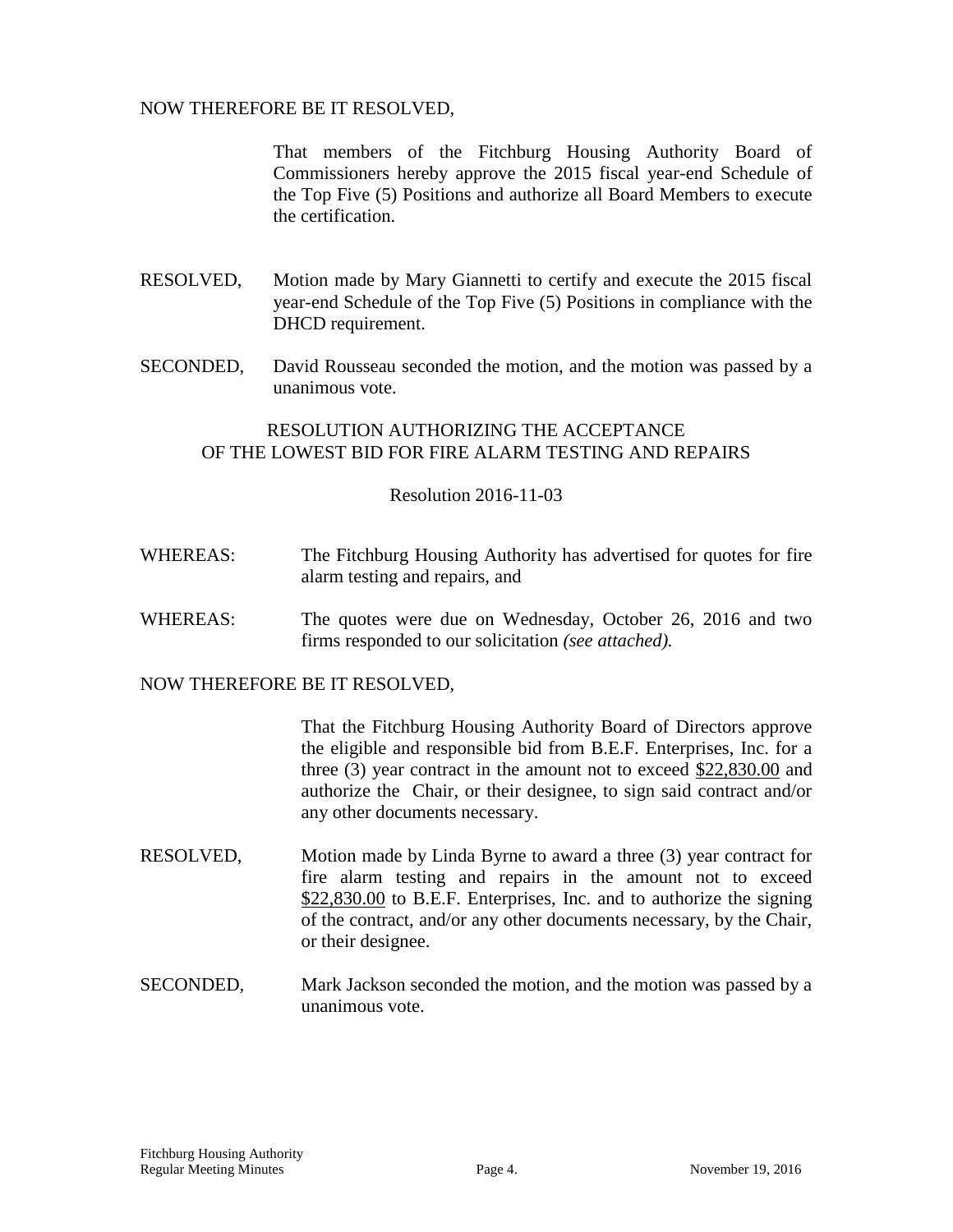## RATIFICATION OF DHCD'S ISSUANCE OF WORK ORDER FOR DESIGN OF ASBESTOS ABATEMENT AT WALLACE TOWERS

#### Resolution 2016-11-04

Whereas: The Department of Housing and Community Development (DHCD) has issued a work order for the design of asbestos abatement at Wallace Towers to ATC Group Services LLC.

#### NOW THEREFORE BE IT RESOLVED,

That the Fitchburg Housing Authority hereby ratify the design contract in the amount of \$15,160.00.

- RESOLVED, Motion made by Linda Byrne to ratify the design contract, to ATC Group Services LLC, in the amount of \$15,160.00.
- SECONDED, David Rousseau seconded the motion, and the motion was passed by a unanimous vote.

### RESOLUTION AUTHORIZING AMENDMENT #1 TO THE CONTRACT FOR SOLID WASTE AND RECYCLABLES HAULING

#### Resolution 2016-11-05

- WHEREAS: The Fitchburg Housing Authority has the need to amend the contract for solid waste and recyclables hauling previously approved at the October 19, 2016 board meeting, and
- WHEREAS: The contract amount will increase from \$57,830.00 to \$76,637.00 *(see attached memo).*

### NOW THEREFORE BE IT RESOLVED,

That the Fitchburg Housing Authority Board of Directors authorizes the Executive Director to sign Amendment #1 to the contract for solid waste and recyclables hauling increasing the total contract amount from \$57,830.00 to \$76,637.00.

- RESOLVED, Motion made by Mary Giannetti to authorize the Executive Director to sign Amendment #1 to the contract for solid waste and recyclables hauling increasing the total contract amount from \$57,830.00 to \$76,637.00.
- SECONDED, Linda Byrne seconded the motion, and the motion was passed by a unanimous vote.